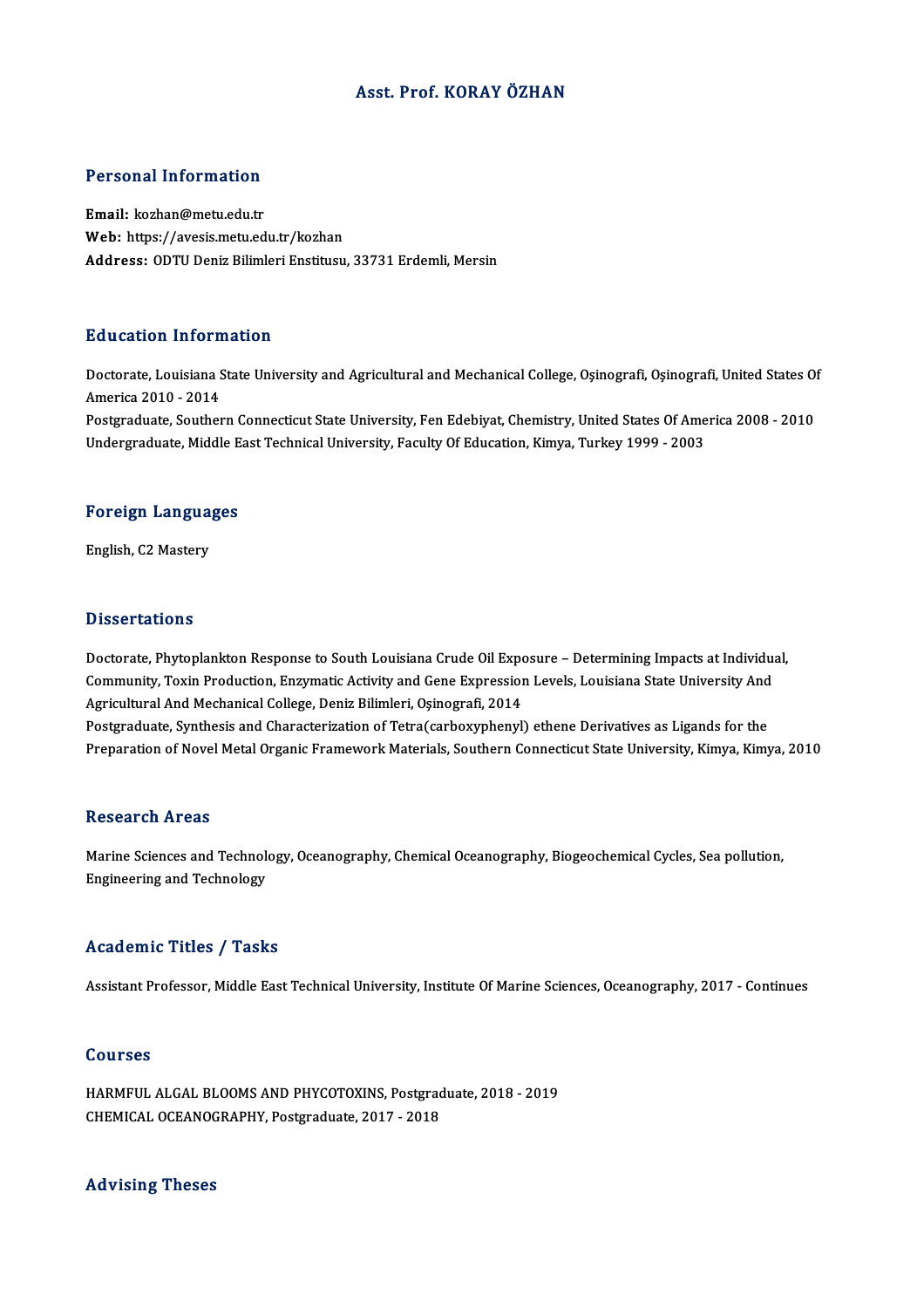ÖZHAN K., Temporal - spatial distributions and degradation of Bisphenol A in marine and freshwaters in Turkey,<br>Pestsreduate E KOCAMAN(Student), 2019 ÖZHAN K., Temporal - spatial distributions a<br>Postgraduate, E.KOCAMAN(Student), 2018 Postgraduate, E.KOCAMAN(Student), 2018<br>Jury Memberships

**Jury Memberships**<br>Academic Staff Examination, Academic Staff Examination, Orta Doğu Teknik Üniversitesi, December, 2021<br>Desterel Examination, Desterel Examination, Orta Doğu Teknik Üniversitesi, Nevember, 2021 Jury Tremberempe<br>Academic Staff Examination, Academic Staff Examination, Orta Doğu Teknik Üniversitesi, Decer<br>Doctoral Examination, Doctoral Examination, Orta Doğu Teknik Üniversitesi, November, 2021<br>Doctoral Examination, Academic Staff Examination, Academic Staff Examination, Orta Doğu Teknik Üniversitesi, Decer<br>Doctoral Examination, Doctoral Examination, Orta Doğu Teknik Üniversitesi, November, 2021<br>Doctoral Examination, Doctoral Examinat Doctoral Examination, Doctoral Examination, Orta Doğu Teknik Üniversitesi, November, 2021<br>Doctoral Examination, Doctoral Examination, Orta Doğu Teknik Üniversitesi, November, 2021<br>PhD Thesis Monitoring Committee Member, Ph Doctoral Examination, Doctoral Examination, Orta Doğu Teknik Üniversitesi, November, 2021 PhD Thesis Monitoring Committee Member, PhD Thesis Monitoring Committee Member, Orta Doğu Teknik Üniversitesi,<br>November, 2021<br>PhD Thesis Monitoring Committee Member, PhD Thesis Monitoring Committee Member, Orta Doğu Teknik November, 2021<br>PhD Thesis Monit<br>November, 2021<br>Doctoral Evemine PhD Thesis Monitoring Committee Member, PhD Thesis Monitoring Committee Member, Orta I<br>November, 2021<br>Doctoral Examination, Doctoral Examination, Orta Doğu Teknik Üniversitesi, November, 2021 Doctoral Examination, Doctoral Examination, Orta Doğu Teknik Üniversitesi, November, 2021<br>Designed Lessons

<mark>Designed Lessons</mark><br>Özhan K., Harmful Algal Blooms and Phycotoxins, Postgraduate, 2018 - 2019<br>Özhan K., Marine Pollution and Ecotoxicology, Postgraduate, 2017 - 2019 D'OSIGNOG 20000119<br>Özhan K., Harmful Algal Blooms and Phycotoxins, Postgraduate, 2018 - 20<br>Özhan K., Marine Pollution and Ecotoxicology, Postgraduate, 2017 - 2018 Özhan K., Marine Pollution and Ecotoxicology, Postgraduate, 2017 - 2018<br>Research Infrastructure Information

Özhan K., Laboratory for seawater based experiments, December 2019

## Articles Published in Journals That Entered SCI, SSCI and AHCI Indexes

The Published in Journals That Entered SCI, SSCI and AHCI Indexes<br>I. Effects of river inputs on particulate organic matter composition and distributions in surface waters<br>and sodiments of the Mergin Pay, Northeastern Medit Effects of river inputs on particulate organic matter composition and sediments of the Mersin Bay, Northeastern Mediterranean Sea Effects of river inputs of<br>and sediments of the Me<br>Akçay İ., Tuğrul S., Özhan K.<br>Begianal Studies in Marine i and sediments of the Mersin Bay, Northeastern Mediterranean Sea<br>Akçay İ., Tuğrul S., Özhan K.<br>Regional Studies in Marine Science, vol.52, 2022 (Journal Indexed in SCI Expanded)<br>Stratification strangth and light climate exp Akçay İ., Tuğrul S., Özhan K.<br>Regional Studies in Marine Science, vol.52, 2022 (Journal Indexed in SCI Expanded)<br>II. Stratification strength and light climate explain variation in chlorophyll a at the continental scale Regional Studies in Marine Science, vol.52, 2022 (Journal In<br>Stratification strength and light climate explain varia<br>a European multilake survey in a heatwave summer<br>Ponis D. Mantrouki E. Maginnis D. E. Vashan D. Callage L Stratification strength and light climate explain variation in chlorophyll a at the continental scale i<mark>i</mark><br>a European multilake survey in a heatwave summer<br>Donis D., Mantzouki E., Mcginnis D. F. , Vachon D., Gallego I., Gr a European multilake survey in a heatwave summer<br>Donis D., Mantzouki E., Mcginnis D. F. , Vachon D., Gallego I.,<br>Lurling M., et al. Donis D., Mantzouki E., Mcginnis D. F., Vachon D., Gallego I., Grossart H., Domis L. N. D. S., Teurlincx S., Seelen L., LIMNOLOGY AND OCEANOGRAPHY, vol.66, no.12, pp.4314-4333, 2021 (Journal Indexed in SCI)

# III. Marine phytoplankton responses to oil and dispersant exposures: Knowledge gained since the Deepwater Horizon oil spill Marine phytoplankton responses to oil and dispersant exposures: Knowledge gained since the<br>Deepwater Horizon oil spill<br>Quigg A., Parsons M., Bargu S., ÖZHAN K., Daly K. L. , Chakraborty S., Kamalanathan M., Erdner D., Cosg

Deepwater<br>Quigg A., Pa<br>Buskey E. J.<br>Marina Pall Quigg A., Parsons M., Bargu S., ÖZHAN K., Daly K. L. , Chakraborty<br>Buskey E. J.<br>Marine Pollution Bulletin, vol.164, 2021 (Journal Indexed in SCI)<br>Desredation of Bianhanal A in Natural and Artificial Mari

Marine Pollution Bulletin, vol.164, 2021 (Journal Indexed in SCI)

# Buskey E. J.<br>Marine Pollution Bulletin, vol.164, 2021 (Journal Indexed in SCI)<br>IV. Degradation of Bisphenol A in Natural and Artificial Marine and Freshwaters in Turkey<br>Kocaman E., ÖZHAN K. Degradation of Bisphenol A in Natural and Artificial Marine and Freshwaters in Turkey<br>Kocaman E., ÖZHAN K.<br>BULLETIN OF ENVIRONMENTAL CONTAMINATION AND TOXICOLOGY, vol.103, no.3, pp.496-500, 2019 (Journal<br>Indeved in SCL)

Kocaman E., ÖZI<br>BULLETIN OF E.<br>Indexed in SCI)<br>Assessment of BULLETIN OF ENVIRONMENTAL CONTAMINATION AND TOXICOLOGY, vol.103, no.3, pp.496-500, 2019 (Journ<br>Indexed in SCI)<br>V. Assessment of trophic status of the northeastern Mediterranean coastal waters: eutrophication<br>close:fisation

Indexed in SCI)<br>Assessment of trophic status<br>classification tools revisited<br>Tuğrul S. Özban K. Akçav İ Assessment of trophic st<br>classification tools revis<br>Tuğrul S., Özhan K., Akçay İ.<br>ENVIRONMENTAL SCIENCE

classification tools revisited<br>Tuğrul S., Özhan K., Akçay İ.<br>ENVIRONMENTAL SCIENCE AND POLLUTION RESEARCH, vol.26, pp.14742-14754, 2019 (Journal Indexed in SCI)<br>Temperal and Spatial Distributions of Bispbonal A in Marine a Tuğrul S., Özhan K., Akçay İ.<br>ENVIRONMENTAL SCIENCE AND POLLUTION RESEARCH, vol.26, pp.14742-14754, 2019 (Journal In<br>VI. Temporal and Spatial Distributions of Bisphenol A in Marine and Freshwaters in Turkey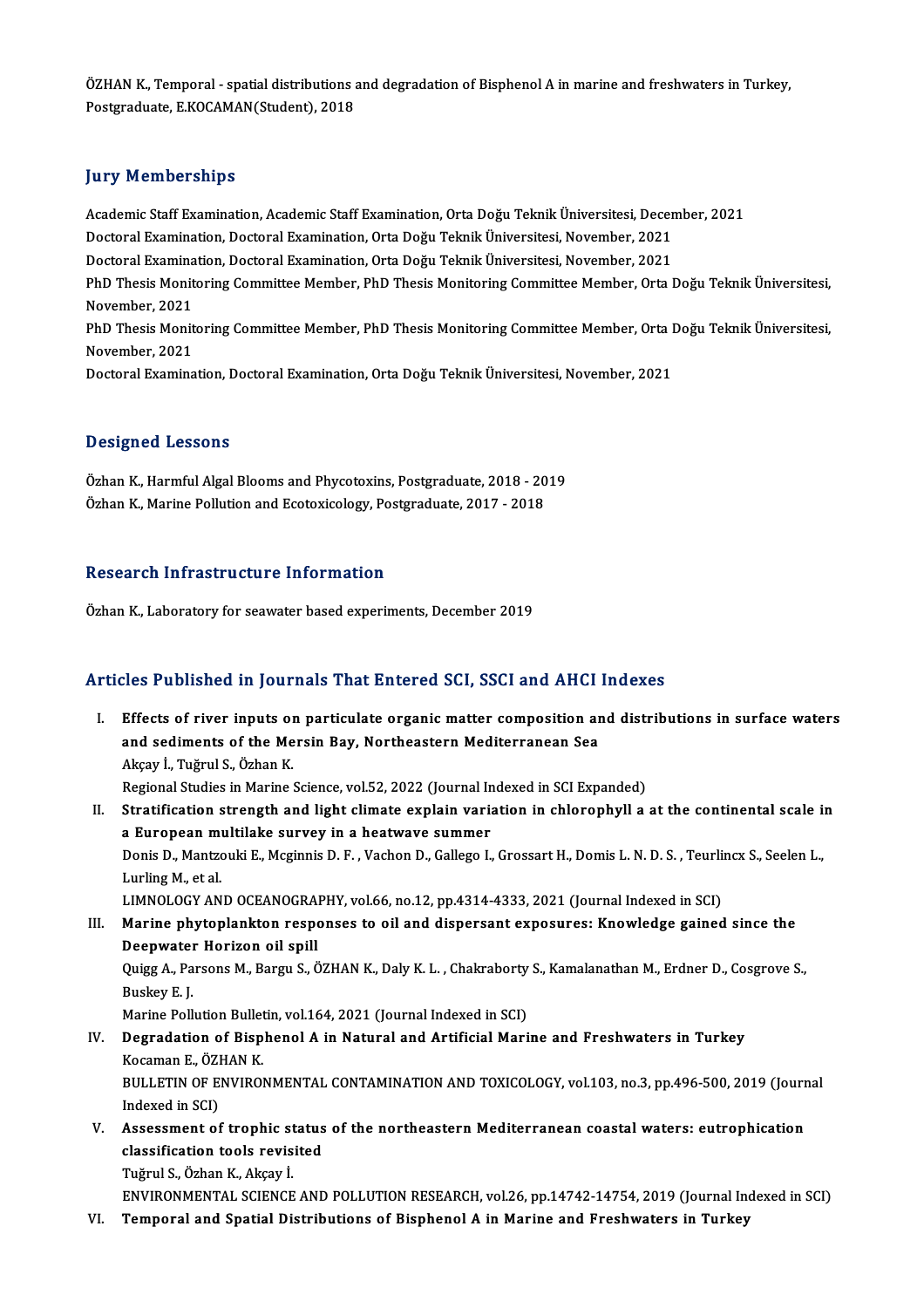ÖZHAN K., Kocaman E. ÖZHAN K., Kocaman E.<br>ARCHIVES OF ENVIRONMENTAL CONTAMINATION AND TOXICOLOGY, vol.76, no.2, pp.246-254, 2019 (Journal ÖZHAN K., Koca<br>ARCHIVES OF E.<br>Indexed in SCI)<br>Data Decerint ARCHIVES OF ENVIRONMENTAL CONTAMINATION AND TOXICOLOGY, vol.76, no.2, pp.246-254, 2019 (Journal<br>Indexed in SCI)<br>VII. Data Descriptor: A European Multi Lake Survey dataset of environmental variables, phytoplankton<br>nigments

# Indexed in SCI)<br>Data Descriptor: A Europe<br>pigments and cyanotoxins<br>MANTZOUKI E CAMPPELL L Data Descriptor: A European Multi Lake Survey dataset of environmental variables, phytoplankton<br>pigments and cyanotoxins<br>MANTZOUKİ E., CAMPBELL J., van Loon E., VİSSER P., KONSTANTİNOU I., ANTONİOU M., GİULİANİ G., MACHADO

pigments and cyanotoxins<br>MANTZOUKİ E., CAMPBELL J., van Loon E., VİSSER P., K<br>VİEİRA D., de Oliveira A. G. , Maronic D. S. , et al.<br>SCIENTIFIC DATA, vol.5, 2018 (Journal Indexed in SCI) MANTZOUKI E., CAMPBELL J., van Loon E., VISSER P., KONSTANTINOU I., ANTONIOU M., GIULIANI G., MACHADO-VIEIRA D., de Oliveira A. G. , Maronic D. S. , et al.<br>SCIENTIFIC DATA, vol.5, 2018 (Journal Indexed in SCI)<br>VIII. Temperature Effects Explain Continental Scale Distribution of Cyanobacterial Toxins<br>MANTZQUELE LUBLING M

## SCIENTIFIC DATA, vol.5, 2018 (Journal Indexed in SCI)<br>Temperature Effects Explain Continental Scale Distribution of Cyanobacterial Toxins<br>MANTZOUKİ E., LURLİNG M., FASTNER J., DOMİS L. d. S. , WİLK-WOZNİAK E., KOREİVİENE J Temperature Effects Explain C<br>MANTZOUKİ E., LURLİNG M., FAST<br>S., Verstijnen Y., KRZTON W., et al.<br>TOVINS. vol 10. no. 4. 2018 (Journe MANTZOUKİ E., LURLİNG M., FASTNER J., DOMİS L. d.<br>S., Verstijnen Y., KRZTON W., et al.<br>TOXINS, vol.10, no.4, 2018 (Journal Indexed in SCI)<br>Assessment of temperal esesustem responses S., Verstijnen Y., KRZTON W., et al.<br>TOXINS, vol.10, no.4, 2018 (Journal Indexed in SCI)<br>IX. Assessment of temporal ecosystem responses to phytoplankton via photosynthetic pigments under a

TOXINS, vol.10, no.4, 2018 (Journal Indexed in S<br>Assessment of temporal ecosystem respon<br>potential oil spill event in Iskenderun bay<br>Orban K Assessm<br>potentia<br>Ozhan K.<br>Turkish I

Ozhan K.<br>Turkish Journal of Fisheries and Aquatic Sciences, vol.18, no.9, pp.1063-1076, 2018 (Journal Indexed in SCI)

## Ozhan K.<br>Turkish Journal of Fisheries and Aquatic Sciences, vol.18, no.9, pp.1063-1076, 2018 (Journal Indexed<br>X. Induction of reactive oxygen species in marine phytoplankton under crude oil exposure<br>Orban K. ZAHRAEIEARD S. Turkish Journal of Fisheries and Aquatic Sciences,<br>Induction of reactive oxygen species in marii<br>Ozhan K., ZAHRAEIFARD S., SMITH A. P. , BARGU S.<br>ENWRONMENTAL SCIENCE AND POLLUTION BESE ENVIRONMENTAL SCIENCE AND POLLUTION RESEARCH, vol.22, no.23, pp.18874-18884, 2015 (Journal Indexed in SCI) Ozhan K., ZAHRAEIFARD S., SMITH A. P., BARGU S.

# ENVIRONMENTAL SCIENCE AND POLLUTION RESEARCH, vol.22, no.23, pp.18874-18884, 2015 (Journal Indexed<br>SCI)<br>XI. Responses of sympatric Karenia brevis, Prorocentrum minimum, and Heterosigma akashiwo to the<br>avnosure of sympatric SCI)<br>Responses of sympatr<br>exposure of crude oil<br>ÖZHAN K. Bargu S Responses of syn<br>exposure of crud<br>ÖZHAN K., Bargu S.<br>ECOTOVICOLOCY ... exposure of crude oil<br>ÖZHAN K., Bargu S.<br>ECOTOXICOLOGY, vol.23, no.8, pp.1387-1398, 2014 (Journal Indexed in SCI)<br>How Were Phytonlankten Affected by the Deenwater Herizen Oil Sr

# ÖZHAN K., Bargu S.<br>ECOTOXICOLOGY, vol.23, no.8, pp.1387-1398, 2014 (Journal Indexed in SCI)<br>XII. How Were Phytoplankton Affected by the Deepwater Horizon Oil Spill?<br>Örban K. Barsons M. Bargu S. ECOTOXICOLOGY, vol.23, no.8,<br>How Were Phytoplankton<br>Özhan K., Parsons M., Bargu S.<br>PIOSCIENCE vol.64, no.9, nn.8. How Were Phytoplankton Affected by the Deepwater Horizon<br>Özhan K., Parsons M., Bargu S.<br>BIOSCIENCE, vol.64, no.9, pp.829-836, 2014 (Journal Indexed in SCI)<br>Pelative Phytoplankton growth responses to physiselly and g

BIOSCIENCE, vol.64, no.9, pp.829-836, 2014 (Journal Indexed in SCI)

# Özhan K., Parsons M., Bargu S.<br>BIOSCIENCE, vol.64, no.9, pp.829-836, 2014 (Journal Indexed in SCI)<br>XIII. Relative Phytoplankton growth responses to physically and chemically dispersed South Louisiana<br>sweet crude oil

Ozhan K., Miles S. M., GAO H., Bargu S.

ENVIRONMENTAL MONITORING AND ASSESSMENT, vol.186, no.6, pp.3941-3956, 2014 (Journal Indexed in SCI)

## Ozhan K., Miles S. M. , GAO H., Bargu S.<br>ENVIRONMENTAL MONITORING AND ASSESSMENT, vol.186, no.6, pp.3941-3956, 2014 (Journal Indexed in SONITORING AND ASSESSMENT, vol.186, no.6, pp.3941-3956, 2014 (Journal Indexed in SONIT ENVIRONMENTAL MONITORING AND ASSESSMENT, vol.186, no.6<br>Distinct responses of Gulf of Mexico phytoplankton comm<br>corexit(A (R)) Ec9500A under different nutrient regimes<br>Orban K. Bargu S Distinct respons<br>corexit(A (R)) E<br>Ozhan K., Bargu S.<br>ECOTOVICOLOCY corexit(A (R)) Ec9500A under different nutrient regimes<br>Ozhan K., Bargu S.<br>ECOTOXICOLOGY, vol.23, no.3, pp.370-384, 2014 (Journal Indexed in SCI)

# XV. Can Crude Oil Toxicity on Phytoplankton Be Predicted Based on Toxicity Data on Benzo(a)Pyrene ECOTOXICOLOGY, vol<br>Can Crude Oil Toxi<br>and Naphthalene?<br>Orban K. Bargu S. **Can Crude Oil To<br>and Naphthalen<br>Ozhan K., Bargu S.<br>PULLETIN OF FNV**

BULLETIN OF ENVIRONMENTAL CONTAMINATION AND TOXICOLOGY, vol.92, no.2, pp.225-230, 2014 (Journal Indexed in SCI) Ozhan K., Bargu S.

## Articles Published in Other Journals

- Tricles Published in Other Journals<br>I. Trimethyl 4,4',4''-(ethene-1,1,2-triyl)tribenzoate<br>Lecky M. L. Örban K. Sung H. H. Williams L. D. Trimethyl 4,4',4''-(ethene-1,1,2-triyl)tribe<br>Lesley M. J. , Özhan K., Sung H. H. , Williams I. D.<br>ULGERAta val 5, no.2, 2020 (Refereed Journals i. Trimethyl 4,4',4''-(ethene-1,1,2-triyl)tribenzoate<br>Lesley M. J. , Özhan K., Sung H. H. , Williams I. D.<br>IUCrData, vol.5, no.3, 2020 (Refereed Journals of Other Institutions)<br>IIItre, renid ebsenntion of recombinant buman in
- Lesley M. J. , Özhan K., Sung H. H. , Williams I. D.<br>IUCrData, vol.5, no.3, 2020 (Refereed Journals of Other Institutions)<br>II. Ultra-rapid absorption of recombinant human insulin induced by zinc chelation and surface charg IUCrData,<br><mark>Ultra-rap</mark><br>masking<br>POHL B Ultra-rapid absorption of recombinant human insulin induced by zinc chelation and surf<br>masking<br>POHL R., HAUSER R., LİM., De Souza E., FELDSTEİN R., SEİBERT R., Ozhan K., Kashyap N., STEİNER S.<br>Journal of Diabates Science a

masking<br>POHL R., HAUSER R., Lİ M., De Souza E., FELDSTEİN R., SEİBERT R., Ozhan K., Kashyap N., STEİNER S.<br>Journal of Diabetes Science and Technology, vol.6, no.4, pp.755-763, 2012 (Refereed Journals of Other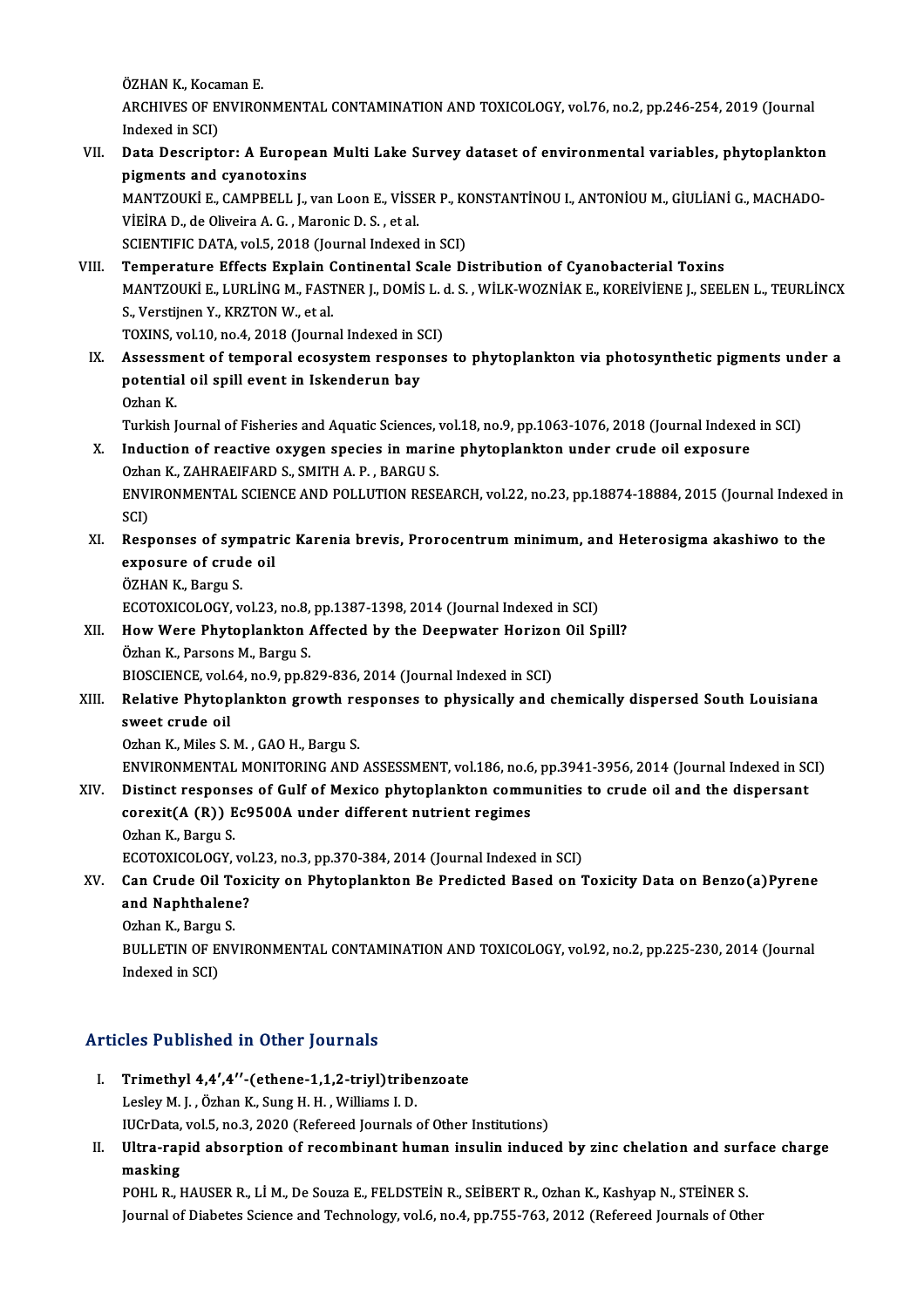## Books&Book Chapters

OOks & Book Chapters<br>I. – MARMARA DENİZİ'NİN GEÇİRDİĞİ BİYOJEOKİMYASAL DEĞİŞİMLER BAĞLAMINDA 2021 MÜSİLAJ<br>- PATLAMASL GÜNCEL BAŞKU AR VE GÖZÜM ÖNERLI ERL 15 & SSSR SHAPTSIS<br>MARMARA DENİZİ'NİN GEÇİRDİĞİ BİYOJEOKİMYASAL E<br>PATLAMASI, GÜNCEL BASKILAR VE ÇÖZÜM ÖNERİLERİ<br>VÜCEL M. ÖZKAN K. EACH B.A., ÖREK H. MandkelM. TEZCAN MARMARA DENİZI'NIN GEÇİRDİĞI BIYOJEOKIMYASAL DEĞIŞIMLER BAĞLAMINDA 2021 MÜSİLAJ<br>PATLAMASI, GÜNCEL BASKILAR VE ÇÖZÜM ÖNERİLERİ<br>YÜCEL M., ÖZKAN K., FACH B. A. , ÖREK H., Mantıkçı M., TEZCAN D., AKÇAY İ., ÖZHAN K., ARKIN Ş. S

PA<br>YÜ<br>al. YÜCEL M., ÖZKAN K., FACH B. A. , ÖREK H., Mantıkçı M., TEZCAN D., AKÇAY İ., ÖZHAN K., ARKIN Ş. S. , TUĞRUL S., et<br>al.<br>in: Marmara Denizi'nin Ekolojisi: Deniz Salyası Oluşumu, Etkileşimleri ve Cözüm Önerileri, Öztürk İzzet;

Muzaffer, Editor, TÜBA, Ankara, pp.249-279, 2021 in: Marmara Denizi'nin Ekolojisi: Deniz Salyası Oluşumu, Etkileşimleri ve Çözüm Önerileri, Öztürk İzzet; Şeke<br>Muzaffer, Editor, TÜBA, Ankara, pp.249-279, 2021<br>II. Marmara Denizi'nin Geçirdiği Biyojeokimyasal Değişimler Bağ

Muzaffer, Editor, TÜBA, Ankara, pp.249-<mark>;</mark><br>Marmara Denizi'nin Geçirdiği Biyoje<br>Güncel Baskılar ve Çözüm Önerileri<br><sup>Vüqal M. Örkan K. Fash B. A. Önek H. M</sup> Marmara Denizi'nin Geçirdiği Biyojeokimyasal Değişimler Bağlamında 2021 Müsilaj Patlaması<br>Güncel Baskılar ve Çözüm Önerileri<br>Yücel M., Özkan K., Fach B. A. , Örek H., Mantıkçı M., Tezcan D., Akçay I., Özhan K., Arkin Ş. S.

Güncel Baskılar ve Çözüm Önerileri<br>Yücel M., Özkan K., Fach B. A. , Örek H., Mantıkçı M., Tezcan D., Akçay I., Özhan K., Arkin Ş. S. , Tuğrul S., et al.<br>in: Marmara Denizi'nin Ekolojisi: Deniz Salyası Oluşumu, Etkileşimler Yücel M., Özkan K., Fach B. A., Örek H., Mantikçi M., Tezcan D., Akçay I., Özhan K., Arkin Ş. S., Tuğrul S., et al.

### III. Organik Kirleticiler İzleme Kılavuzu

Öztürk, Editor, TÜBA, pp.249-268, 2021<br>Organik Kirleticiler İzleme Kılavuzu<br>TELLİ KARAKOÇ F., ÜNLÜ V. S. , OKAY O., YILMAZ A., Atabay H., DUMAN M., ÖZHAN K., PAZI İ., Canlı O., Akyürek H Orga<br>TELL<br>et al.<br>in: D TELLİ KARAKOÇ F., ÜNLÜ V. S. , OKAY O., YILMAZ A., Atabay H., DUMAN M., ÖZHAN K., PAZI İ., Canlı O., Akyürek H<br>et al.<br>in: Deniz İzlemelerinde Standardizasyonun Sağlanması Projesi, , Editor, T.C. Çevre ve Şehircilik Bakanlı

et al.<br>in: Deniz İzlemeler<br>pp.318-387, 2017<br>Organik Kirletisi IV. Deniz İzlemelerinde Standardizasyonu<br>
pp.318-387, 2017<br>
IV. Organik Kirleticiler İzleme Kılavuzu<br>
TELLİ KARAKOC E ÜNLÜ V. S. OKAV O

pp.318-387, 2017<br>Organik Kirleticiler İzleme Kılavuzu<br>TELLİ KARAKOÇ F., ÜNLÜ V. S. , OKAY O., YILMAZ A., ATABAY H., ATABAY H., DUMAN M., ÖZHAN K., PAZI İ., CANLI Organil<br>TELLİ K<br>0., et al.<br>in: Deni TELLİ KARAKOÇ F., ÜNLÜ V. S. , OKAY O., YILMAZ A., ATABAY H., ATABAY H., DUMAN M., ÖZHAN K., PAZI İ., CA.<br>O., et al.<br>in: Deniz İzlemelerinde Standardizasyon Sağlanması Projesi, , Editor, T.C. Çevre ve Şehircilik Bakanlığı,

0., et al.<br>in: Deniz İzlemelerinde Standardizasyon Sağlanması Projesi, , Editor, T.C. Çevre ve Şehircilik Bakanlığı, Ankara,<br>pp.318-387, 2017 in: Deniz İzlemelerinde Standardizasyon Sağlanma<br>pp.318-387, 2017<br>V. Catchment-Sea Interactions in the Black Sea<br>ÖZVAN K. ÖZHAN K. VÜCEL M pp.318-387, 2017<br>Catchment-Sea Interactions<br>ÖZKAN K., ÖZHAN K., YÜCEL M.<br>in: Plack Sea Marine Envirenme

ÖZKAN K., ÖZHAN K., YÜCEL M.<br>in: Black Sea Marine Environment: The Turkish Shelf, Sezgin Murat, Bat Levent, Ürkmez Derya, Arıcı Elif, Öztürk ÖZKAN K., ÖZHAN K., YÜCEL M.<br>in: Black Sea Marine Environment: The Turkish Shelf, Sezgin Murat, Bat Levent, Ürkmez Der<br>Bayram, Editor, Turkish Marine Research Foundation (TÜDAV), İstanbul, pp.98-113, 2017<br>Land Base Bolluti Bayram, Editor, Turkish Marine<br>Land Base Pollution of the 1<br>ÖZHAN K., AKÇAY İ., TUĞRUL S.<br>in: The Turkish Part of the Medi

# VI. Land Base Pollution of the Turkish Mediterranean Sea<br>ÖZHAN K., AKCAY İ., TUĞRUL S.

La<mark>nd Base Pollution of the Turkish Mediterranean Sea</mark><br>ÖZHAN K., AKÇAY İ., TUĞRUL S.<br>in: The Turkish Part of the Mediterranean Sea Marine Biodiversity, Fisheries, Conservation and Governance, Turan<br>C. Salibaglu B. Orbak Q. ÖZHAN K., AKÇAY İ., TUĞRUL S.<br>in: The Turkish Part of the Mediterranean Sea Marine B.<br>C, Salihoglu B., Ozbek O, Öztürk B., Editor, TUDAV, 2016<br>Tovis Distom Beaude, nitrashis and Ita Brimary G. in: The Turkish Part of the Mediterranean Sea Marine Biodiversity, Fisheries, C<br>C, Salihoglu B., Ozbek O, Öztürk B., Editor, TUDAV, 2016<br>VII. Toxic Diatom Pseudo-nitzschia and Its Primary Consumers (Vectors)<br>Pergu S, SMİTU

# C, Salihoglu B., Ozbek O, Öztür<br>Toxic Diatom Pseudo-nitz:<br>Bargu S., SMİTH E., ÖZHAN K.<br>in: The Diatom World, Sockha

Bargu S., SMİTH E., ÖZHAN K.<br>in: The Diatom World, Seckbach Joseph Patrick Kociolek, Editor, Springer, pp.491-512, 2011

## Refereed Congress / Symposium Publications in Proceedings

- efereed Congress / Symposium Publications in Proceedings<br>I. Assessing CO2 air-sea fluxes and pH levels in the northeastern Mediterranean Sea<br>Thelle V. Keseman E. Özban K. Özek u Ibelo V., Kocaman E., Özhan K., Örek H.<br>Ibello V., Kocaman E., Özhan K., Örek H.<br>The Fourth Clebel Ossen Asidifisation ( The Fourth Global Ocean Acidification Observing Network (GOA-ON) International Workshop, Hangzhou, China, 14<br>- 17 April 2019 Ibello V., Kocaman E., Özhan K., Örek H. I . Bisfenol a Konsantrasyonunun Türkiye'xxde Deniz ve Akarsularında Zaman Serisi ve Birçok<br>II. Bisfenol a Konsantrasyonunun Türkiye'xxde Deniz ve Akarsularında Zaman Serisi ve Birçok<br>Istasyonda Elenesana Akulama Özelliğin
- 17 April 2019<br>Bisfenol a Konsantrasyonunun Türkiye'xxde Deniz ve Akarsularında Zaman Serisi ve Birço<br>İstasyonda, Floresans Algılama Özelliğine Sahip Yüksek Performanslı Sıvı Kromatografı ile<br>Santanması ve Mikter Tevini Bisfenol a Konsantrasyonun<br>İstasyonda, Floresans Algılaı<br>Saptanması ve Miktar Tayini<br><sup>Voqaman E. Ö7HAN V</sup> İstasyonda, Floresans Algılama Özelliğine Sahip Yüksek Performanslı Sıvı Kromatografı ile<br>Saptanması ve Miktar Tayini<br>Kocaman E., ÖZHAN K.

III. Ulusal Deniz Bilimleri Konferansı, İzmir, Turkey, 9 - 11 May 2018

III. İskenderun Körfezinde Olası Bir Petrol Tankeri Kazasında DoğabilecekEkosistem Tepkilerinin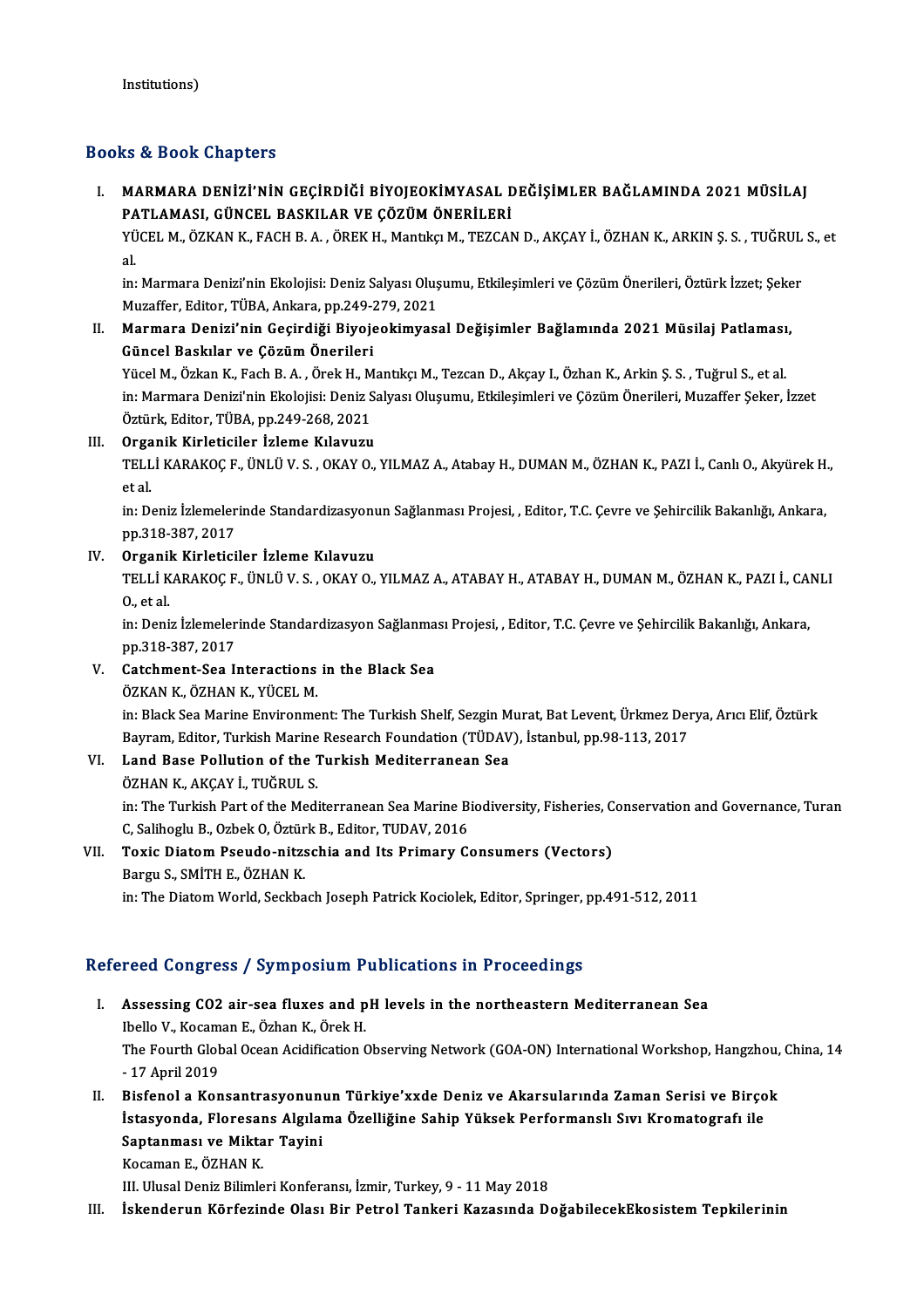Fitoplankton Düzeyinde Değerlendirilmesi<br>ÖZHAN K Fitoplank<br>ÖZHAN K.<br>III. III.IISA

ÖZHAN K.<br>III. ULUSAL DENİZ BİLİMLERİ KONFERANSI, İzmir, Turkey, 9 - 11 May 2018

ÖZHAN K.<br>III. ULUSAL DENİZ BİLİMLERİ KONFERANSI, İzmir, Turkey, 9 - 11 May 2018<br>IV. ASSESSMENT OF TEMPORAL ECOSYSTEM RESPONSES TO PHYTOPLANKTONS VIA PHOTOSYNTHETIC<br>PICMENTS UNDER A POTENTIAL OU SPULL EVENT IN ISKENDERIJN P III. ULUSAL DENİZ BİLİMLERİ KONFERANSI, İzmir, Turkey, 9 - 11 May 2018<br>ASSESSMENT OF TEMPORAL ECOSYSTEM RESPONSES TO PHYTOPLANKTO<br>PIGMENTS UNDER A POTENTIAL OIL SPILL EVENT IN ISKENDERUN BAY<br>ÖZHAN K ASSESSM<br>PIGMENT<br>ÖZHAN K.<br>Internatio PIGMENTS UNDER A POTENTIAL OIL SPILL EVENT IN ISKENDERUN BAY<br>ÖZHAN K.<br>International Iskenderun Bay Symposium, İskenderun, Turkey, 11 - 13 October 2017, pp.1-129<br>Spatial variations in geosphamisel proporties of surfase sedi

- ÖZHAN K.<br>International Iskenderun Bay Symposium, İskenderun, Turkey, 11 13 October 2017, pp.1-129<br>V. Spatial variations in geochemical properties of surface sediments along the Northeastern<br>Mediterranean coastal regi International Iskenderun Bay Symp<br>Spatial variations in geochemic<br>Mediterranean coastal regions<br>AKCAV I, TUČPULS, ÖZHAN K Spatial variations in geoche<br>Mediterranean coastal regio<br>AKÇAY İ., TUĞRUL S., ÖZHAN K.<br>Siyth International Conference
	-

Mediterranean coastal regions<br>AKÇAY İ., TUĞRUL S., ÖZHAN K.<br>Sixth International Conference on Environmental Management, Engineering, Planning and Economics (CEMEPE)<br>and SECOTOV Conference Selanik Creese 25, 29 June 2017, p AKÇAY İ., TUĞRUL S., ÖZHAN K.<br>Sixth International Conference on Environmental Management, Engineerin<br>and SECOTOX Conference, Selanik, Greece, 25 - 30 June 2017, pp.587-594<br>Eutrephisation assessment, classifisation and mana Sixth International Conference on Environmental Management, Engineering, Planning and Economics (CEMEPE)<br>and SECOTOX Conference, Selanik, Greece, 25 - 30 June 2017, pp.587-594<br>VI. Eutrophication assessment, classification

and SECOTOX Conference, Selar<br><mark>Eutrophication assessment,</mark><br>TUĞRUL S., ÖZHAN K., AKÇAY İ.<br>Siyth International Conference Eutrophication assessment, classification and management in the Northeastern Mediterranean Sea<br>TUĞRUL S., ÖZHAN K., AKÇAY İ.<br>Sixth International Conference on Environmental Management, Engineering, Planning and Economics ( TUĞRUL S., ÖZHAN K., AKÇAY İ.<br>Sixth International Conference on Environmental Management, Engineering, Planning and Economics (CEMEPE)

Sixth International Conference on Environmental Management, Engineering, Planning and Economics (<br>and SECOTOX Conference, Selanik, Greece, 25 - 30 June 2017, pp.684-693<br>VII. Spatial variations in geochemical properties of

and SECOTOX Conference, Selanik, Greece, 25 - 30 June 2017, pp.684-693<br>Spatial variations in geochemical properties of surface sediment:<br>Mediterranean coastal region<br>AKCAY İ., TUĞRUL S., ÖZHAN K. Spatial variations in geoche<br>Mediterranean coastal regio<br>AKÇAY İ., TUĞRUL S., ÖZHAN K.<br>Siyth International Conference

Mediterranean coastal region<br>AKÇAY İ., TUĞRUL S., ÖZHAN K.<br>Sixth International Conference on Environmental Management, Engineering, Planning and Economics (CEMEPE)<br>and SECOTOV Conference, Selanik Creese, 25,, 20 June 2017, AKÇAY İ., TUĞRUL S., ÖZHAN K.<br>Sixth International Conference on Environmental Management, Engineerin<br>and SECOTOX Conference, Selanik, Greece, 25 - 30 June 2017, pp.587-594<br>Kurovdoğu, Akdonir'de trafik durum doğarlandirmesi Sixth International Conference on Environmental Manageme<br>and SECOTOX Conference, Selanik, Greece, 25 - 30 June 2017<br>VIII. Kuzeydoğu Akdeniz'de trofik durum değerlendirmesi<br>Tuğmul S. Özban K. Aksayı

- and SECOTOX Conference, Selanik, Greece, 25 30 June 2017, pp.587-594<br>Kuzeydoğu Akdeniz'de trofik durum değerlendirmesi<br>Tuğrul S., Özhan K., Akçay İ. Kuzeydoğu Akdeniz'de trofik durum değerlendirmesi<br>Tuğrul S., Özhan K., Akçay İ.<br>I. Ulusal Denizlerde İzleme ve Değerlendirme Sempozyumu, Ankara, Turkey, 21 - 23 December 2016, pp.33-34<br>Kuzeydoğu, Akdeniz vüzey sedimanların
- IX. Kuzeydoğu Akdeniz yüzey sedimanlarinda metal ve hidrokarbon konsantrasyonlarinin değişimi<br>Özhan K., Tuğrul S., Başduvar Ş., Akçay İ. I. Ulusal Denizlerde İzleme ve Değerlend<br><mark>Kuzeydoğu Akdeniz yüzey sedimanl</mark><br>Özhan K., Tuğrul S., Başduvar Ş., Akçay İ.<br>L. Ulusal Denizlerde İrleme ve Değerlend

I.UlusalDenizlerde İzleme veDeğerlendirme Sempozyumu,Ankara,Turkey,21 -23December 2016,pp.82-83

X. Mersin ve İskenderun Körfezi TRIX değerleri ve biyokimyasal parametrelerle değişimi TuğrulS.,Akçay İ.,ÖzhanK.

I.UlusalDenizlerde İzleme veDeğerlendirme Sempozyumu,Ankara,Turkey,21 -23December 2016,pp.41-42 Tuğrul S., Akçay İ., Özhan K.<br>1. Ulusal Denizlerde İzleme ve Değerlendirme Sempozyumu, Ankara, Turkey, 21 - 23 December 2016, pp.41-4<br>2XI. MERSİN KÖRFEZİ YÜZEY SEDİMANLARINDA JEOKİMYASAL ÖZELLİKLERİN BÖLGESEL DEĞİŞİMİ

I. Ulusal Denizlerde İzleme ve Değerlendirme<br>MERSİN KÖRFEZİ YÜZEY SEDİMANLARI<br>AKÇAY İ., TUĞRUL S., Başduvar Ş., ÖZHAN K.<br>TürkiyeDeniz Bilimleri Konferensu Ankara T MERSİN KÖRFEZİ YÜZEY SEDİMANLARINDA JEOKİMYASAL ÖZELLİKLERİN BÖ<br>AKÇAY İ., TUĞRUL S., Başduvar Ş., ÖZHAN K.<br>TürkiyeDeniz Bilimleri Konferansı, Ankara, Turkey, 31 May - 03 June 2016, pp.381-382<br>MERSİN VE İSKENDERIJN KÖREEZI XI . MERSİN VE İSKENDERUN KÖRFEZLERİNİN TROFİK DURUMDEĞERLENDİRMESİ

# TürkiyeDeniz Bilimleri Konferansı, Ankara, Turkey, 31 May - 03 June 2016, pp.381-382<br>MERSİN VE İSKENDERUN KÖRFEZLERİNİN TROFİK DURUM DEĞERLENDİRMESİ<br>ÖZHAN K., AKÇAY İ., TUĞRUL S.<br>Türkiye Deniz Bilimleri Konferansı 2016, An MERSİN VE İSKENDERUN KÖRFEZLERİNİN TROFİK DURUM DEĞERLENDİRMESİ<br>ÖZHAN K., AKÇAY İ., TUĞRUL S.<br>Türkiye Deniz Bilimleri Konferansı 2016, Ankara, Turkey, 31 May - 03 June 2016, pp.323-324<br>Marsin Körferi Yüzey Sedimanlarında J

ÖZHAN K., AKÇAY İ., TUĞRUL S.<br>Türkiye Deniz Bilimleri Konferansı 2016, Ankara, Turkey, 31 May - 03 June 2016, pp.323-32<br>XIII. Mersin Körfezi Yüzey Sedimanlarında Jeokimyasal Özelliklerin Bölgesel Değişimi Tuğrul S., Akçay İ., Şehmus B., Özhan K. Mersin Körfezi Yüzey Sedimanlarında Jeokimyasal Özelliklerin Bölgesel De<br>Tuğrul S., Akçay İ., Şehmus B., Özhan K.<br>Türkiye Deniz Bilimleri Konferansı, Ankara, Turkey, 31 May - 03 June 2016, pp.381<br>Marsin ve İskandarun körfe

Türkiye Deniz Bilimleri Konferansı, Ankara, Turkey, 31 May - 03 June 2016, pp.381

XIV. Mersin ve İskenderun körfezlerinin trofik durumdeğerlendirmesi Türkiye Deniz Bilimleri Konferansı, Ankara, Turkey, 31 May - 03 June 2016, pp.323

## Supported Projects

Supported Projects<br>ÖZHAN K., MANTIKÇI M., Project Supported by Higher Education Institutions, Okyanus asitlenmesinin fitoplankton<br>Pismentleri üserine etkisi 2019., Continuse pigmentleri i 1950er<br>ÖZHAN K., MANTIKÇI M., Project Supported<br>Pigmentleri üzerine etkisi, 2019 - Continues<br>Özhan K., Özkan K., Akağlu E., TUBUTAK Proje ÖZHAN K., MANTIKÇI M., Project Supported by Higher Education Institutions, Okyanus asitlenmesinin fitoplanl<br>pigmentleri üzerine etkisi, 2019 - Continues<br>Özhan K., Özkan K., Akoğlu E., TUBITAK Project, Yeraltı suyu taşınıml

pigmentleri üzerine etkisi, 2019 - Continues<br>Özhan K., Özkan K., Akoğlu E., TUBITAK Project, Yeraltı suyu taşınımlarının Kilikya Baseni su<br>bütçesindeki yerinin gözlem, radyoizotop ve modelleme çalışmaları ile tespiti, 2021 bütçesindeki yerinin gözlem, radyoizotop ve modelleme çalışmaları ile tespiti, 2021 - 2024<br>Salihoğlu B., Tuğrul S., Uysal Z., Fach Salihoğlu B. A. , Yücel M., Özhan K., Özkan K., Tezcan D., Örek H., Başdurak N. B. , et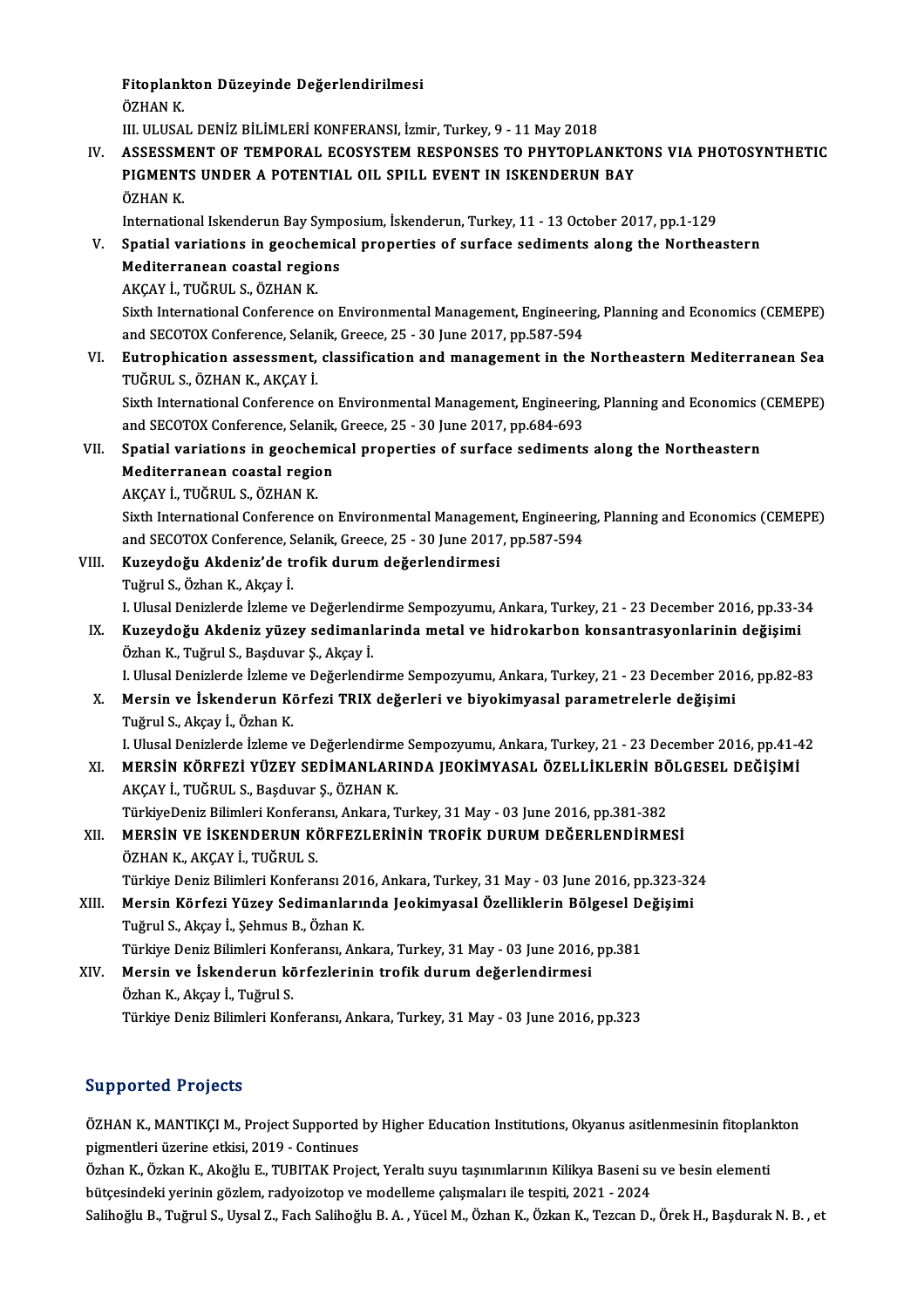al., Project Supported by Other Official Institutions, Marmara Denizi Bütünlesik Modelleme Sistemi (MARMOD) Faz II,<br>2021 - 2022 al., Project Su<br>2021 - 2022<br>Polivormic M al., Project Supported by Other Official Institutions, Marmara Denizi Bütünlesik Modelleme Sistemi (MARMOD) Faz II,<br>2021 - 2022<br>Belivermiş M., Özhan K., Ibello V., IAEA International Atomic Energy Agency Supportted Project

2021 - 2022<br>Belivermiş M., Özhan K., Ibello V., IAEA International Atomic Energy Agency Supportted Project, Evaluating the Impact of<br>Ocean Acidification on Seafood – a Global Approach, 2019 - 2022

Tuğrul S., Uysal Z., Kıdeyş A. E., Salihoğlu B., Özhan K., Tezcan D., Örek H., Myrsohnychenko ., Akçay İ., Project Supported Ocean Acidification on Seafood – a Global Approach, 2019 - 2022<br>Tuğrul S., Uysal Z., Kıdeyş A. E. , Salihoğlu B., Özhan K., Tezcan D., Örek H., Myrsohnychenko ., Akçay İ., Project Suppor<br>by Other Official Institutions, DEN Tuğrul S., Uysal Z., Kıd<br>by Other Official Instit<br>İZLEME, 2018 - 2020<br><sup>Vücel M.</sup> İbelle V., Özb by Other Official Institutions, DENİZLERDE BÜTÜNLEŞİK KİRLİLİK İZLEME PROJESİ-2018 KIŞ ve 2019 YAZ DÖNEMİ<br>İZLEME, 2018 - 2020<br>Yücel M., Ibello V., Özhan K., TUBITAK Project, Assessment of CO2 and Acidification Levels in th

İZLEME, 2018 - 2020<br>Yücel M., Ibello V., Özhan K., TUBITAK Project, Assessment of CO2 and Acidification Levels in the Eastern Mediterranean<br>(ASSET), 2017 - 2020 Yücel M., Ibello V., Özhan K., TUBITAK Project, Assessment of CO2 and Acidification Levels in the Eastern Mediterranean<br>(ASSET), 2017 - 2020<br>SALİHOĞLU B., ÖZHAN K., AKÇAY İ., KARAHAN A., UYSAL Z., AKOĞLU E., TUĞRUL S., GÜC

(ASSET), 2017 - 2020<br>SALİHOĞLU B., ÖZHAN K., AKÇAY İ., KARAHAN A., UYSAL Z., AKOĞLU E., TUĞRUL S., GÜCÜ A. C. , KIDEYŞ A. E. , YÜCEL M.,<br>et al., Project Supported by Higher Education Institutions, Erdemli Zaman Serisi Deni SALİHOĞLU B., ÖZHAN K., AKÇAY İ., KARAHAN A., UYSAL Z., AKOĞLU E., TUĞRUL S., GÜCÜ A. C. , KIDEYŞ A. E. , YÜCEL M.,<br>et al., Project Supported by Higher Education Institutions, Erdemli Zaman Serisi Deniz Araştırmaları 2018, et al., Project Supported by Higher Education Institutions, Erdemli Zaman Serisi Deniz Araştırmaları 2018, 2018 - 2019<br>Tuğrul S., Uysal Z., Kıdeyş A. E. , Salihoğlu B., Özhan K., Tezcan D., Örek H., Myrsohnychenko V., Akça Programı ,2017 -2018 by Other Official Institutions, DENİZLERDE BÜTÜNLEŞİK KİRLİLİK İZLEME PROJESİ-2017 Yaz-2018 Kış Dönemi<br>Programı , 2017 - 2018<br>Salihoğlu B., Tuğrul S., Fach Salihoğlu B. A. , Yücel M., Özhan K., Özkan K., Akoğlu E., Tezcan

Programı , 2017 - 2018<br>Salihoğlu B., Tuğrul S., Fach Salihoğlu B. A. , Yücel M., Özhan K., Özkan K., Akoğlu E., Tezcan D<br>by Other Official Institutions, Marmara Denizi Bütünleşik Model Sistemi: Faz 1, 2017 - 2018<br>Kıdava A. Salihoğlu B., Tuğrul S., Fach Salihoğlu B. A. , Yücel M., Özhan K., Özkan K., Akoğlu E., Tezcan D., Akçay I., Project Supportec<br>by Other Official Institutions, Marmara Denizi Bütünleşik Model Sistemi: Faz 1, 2017 - 2018<br>Kı

by Other Official Institutions, Marmara Denizi Bütünleşik Model Sistemi: Faz 1, 2017 - 2018<br>Kıdeyş A. E. , Özhan K., Karahan A., Yılmaz M., Güven O., TUBITAK Project, MİKROPLASTİK PARTİKÜLLERİN VE PLASTİK<br>KATKISI OLAN BİSF Kıdeyş A. E. , Özhan K., Karahan A., Yılmaz M., Güven O., TUBITA<br>KATKISI OLAN BİSFENOL A ORGANİK BİLEŞİĞİNİN MERSİN KÖ<br>TÜRLERİ ÜZERİNE ETKİLERİNİN BELİRLENMESİ, 2016 - 2018<br>Salihağlu B. Kideya A. E., Örban K. Karahan A. Vi KATKISI OLAN BİSFENOL A ORGANİK BİLEŞİĞİNİN MERSİN KÖRFEZİ NDE DAĞILIM GÖSTEREN BAZI ZOOPLANKT<br>TÜRLERİ ÜZERİNE ETKİLERİNİN BELİRLENMESİ, 2016 - 2018<br>Salihoğlu B., Kideyş A. E. , Özhan K., Karahan A., Yilmaz M., TUBITAK Pro

TÜRLERİ ÜZERİNE ETKİLERİNİN BELİRLENMESİ, 2016 - 2018<br>Salihoğlu B., Kideyş A. E. , Özhan K., Karahan A., Yilmaz M., TUBITAK Project, Bisfenol A" Organik Bileşiğin<br>Körfezi'xxnde Dağılım Gösteren Bazı Zooplankton Türleri Üze Salihoğlu B., Kideyş A. E. , Özhan K., Karahan A., Yilmaz M., TUBITAK Project, Bisfenol A" Organik Bileşiğinin Mersin<br>Körfezi'xxnde Dağılım Gösteren Bazı Zooplankton Türleri Üzerine Etkilerinin Belirlenmesi, 2015 - 2018<br>Tu

Körfezi'xxnde Dağılım Gösteren Bazı Zooplankton Türleri Üzerine Etkilerinin Belirlenmesi, 2015 - 2018<br>Tuğrul S., Uysal Z., Kıdeyş A. E. , Gücü A. C. , Salihoğlu B., Özhan K., Örek H., Tezcan D., Ok M., Güven O., et al., Pr Tuğrul S., Uysal Z., Kıdeyş A. E. , Gücü A. C. , Sal<br>Supported by Other Official Institutions, DENİZ<br>BÜTÜNLEŞİK KİRLİLİK İZLEME , 2016 - 2017<br>Tuğrul S. Kıdeys A. E., Özban K. Aksey İ. Salib Supported by Other Official Institutions, DENİZLERDE BÜTÜNLEŞİK KİRLİLİK İZLEME PROJESİ-2016 AKDENİZ<br>BÜTÜNLEŞİK KİRLİLİK İZLEME , 2016 - 2017<br>Tuğrul S., Kıdeyş A. E. , Özhan K., Akçay İ., Salihoğlu B., Gücü A. C. , Örek H.

BÜTÜNLEŞİK KİRLİLİK İZLEME , 2016 - 2017<br>Tuğrul S., Kıdeyş A. E. , Özhan K., Akçay İ., Salihoğlu B., Gücü A. C. , Örek H., Başduvar Ş., Myroshnychenko V., Project<br>Supported by Other Official Institutions, MERSİN KÖRFEZİ OŞ Tuğrul S., Kıdeyş A. E. , Özhan K., Akçay İ., Salihoğlu B., Gücü A. C. , Örek H., Başduvar Ş., Myroshnychenko V., Project<br>Supported by Other Official Institutions, MERSİN KÖRFEZİ OŞİNOGRAFİK/KİRLİLİK İZLEME PROJESİ, 2015 -Supported by Other Official Institutions, MERSİN KÖRFEZİ OŞİNOGRAFİK/KİRLİLİK<br>ÖZHAN K., TUBITAK Project, ISKENDERUN KÖRFEZİNDEKİ OLASI BİR TANKER KA;<br>DEGİSİKLİKLERİNİN FİTOPLANKTON SEVİYESİNDE ARASTIRILMASI, 2014 - 2017<br>Tu ÖZHAN K., TUBITAK Project, ISKENDERUN KÖRFEZİNDEKİ OLASI BİR TANKER KAZASINDA DOGABİLECEK EKOSİSTEM<br>DEGİSİKLİKLERİNİN FİTOPLANKTON SEVİYESİNDE ARASTIRILMASI, 2014 - 2017<br>Tuğrul S., Uysal Z., Kıdeyş A. E. , Salihoğlu B., Öz

DEGİSİKLİKLERİNİN FİTOPLANKTON SEVİYESİNDE ARASTIRILMASI, 2014 - 2017<br>Tuğrul S., Uysal Z., Kıdeyş A. E. , Salihoğlu B., Özhan K., Örek H., Akçay İ., Project Sup<sub>l</sub><br>AKDENİZ BÜTÜNLEŞİK KİRLİLİK İZLEME 2016 KIŞ DÖNEMİ PROJESİ Tuğrul S., Uysal Z., Kıdeyş A. E. , Salihoğlu B., Özhan K., Örek H., Akçay İ., Project Supported by Other Official Institutions,<br>AKDENİZ BÜTÜNLEŞİK KİRLİLİK İZLEME 2016 KIŞ DÖNEMİ PROJESİ, 2016 - 2016<br>Tuğrul S., Salihoğlu

AKDENİZ BÜTÜNLEŞİK KİRLİLİK İZLEME 2016 KIŞ DÖNEMİ PROJESİ, 2016 - 2016<br>Tuğrul S., Salihoğlu B., Kıdeyş A. E. , Uysal Z., Gücü A. C. , Tezcan D., Örek H., Sakınan S., Özhan K., Güven O., et al.,<br>Supported by Other Official Tuğrul S., Salihoğlu B., Kıdeyş A. E. , Uysal Z., G<br>Supported by Other Official Institutions, DENI<br>BÜTÜNLEŞİK KİRLİLİK İZLEME, 2015 - 2016<br>Tuğmul S. Salihoğlu B. Kıdaya A. E., Uygal Z. G Supported by Other Official Institutions, DENİZLERDE BÜTÜNLEŞİK KİRLİLİK İZLEME PROJESİ-2015 AKDENİZ<br>BÜTÜNLEŞİK KİRLİLİK İZLEME, 2015 - 2016<br>Tuğrul S., Salihoğlu B., Kıdeyş A. E. , Uysal Z., Gücü A. C. , Tezcan D., Örek H.

BÜTÜNLEŞİK KİRLİLİK İZLEME, 2015 - 2016<br>Tuğrul S., Salihoğlu B., Kıdeyş A. E. , Uysal Z., Gücü A. C. , Tezcan D., Örek H., Sakınan S., Özhan K., Güven O., et al., I<br>Supported by Other Official Institutions, DENİZLERDE BÜTÜ Tuğrul S., Salihoğlu B., Kıdeyş A. E. , Uysal Z., G<br>Supported by Other Official Institutions, DENİ<br>BÜTÜNLEŞİK KİRLİLİK İZLEME, 2014 - 2015 BÜTÜNLEŞİK KİRLİLİK İZLEME, 2014 - 2015<br>Patent

Patent<br>ÖZHAN K., Insulin with a Stable Basal Release Profile, Patent, CHAPTER A Human Needs, Initial Registration, 2010<br>ÖZHAN K., Insulin with a Basal Belease Profile, Patent, CHAPTER A Human Needs, Initial Begistration, 2 r aconc<br>ÖZHAN K., Insulin with a Stable Basal Release Profile, Patent, CHAPTER A Human Needs, Initial Registration,<br>ÖZHAN K., Insulin with a Basal Release Profile, Patent, CHAPTER A Human Needs, Initial Registration, 2010 ÖZHAN K., Insulin with a Basal Release Profile, Patent, CHAPTER A Human Needs, Initial Registration, 2010<br>Memberships / Tasks in Scientific Organizations

Mediterranean Ocean Acidification Hub (GOA-ON OA MED HUB), Member, 2019 - Continues, United States Of America

## **Scientific Refereeing**